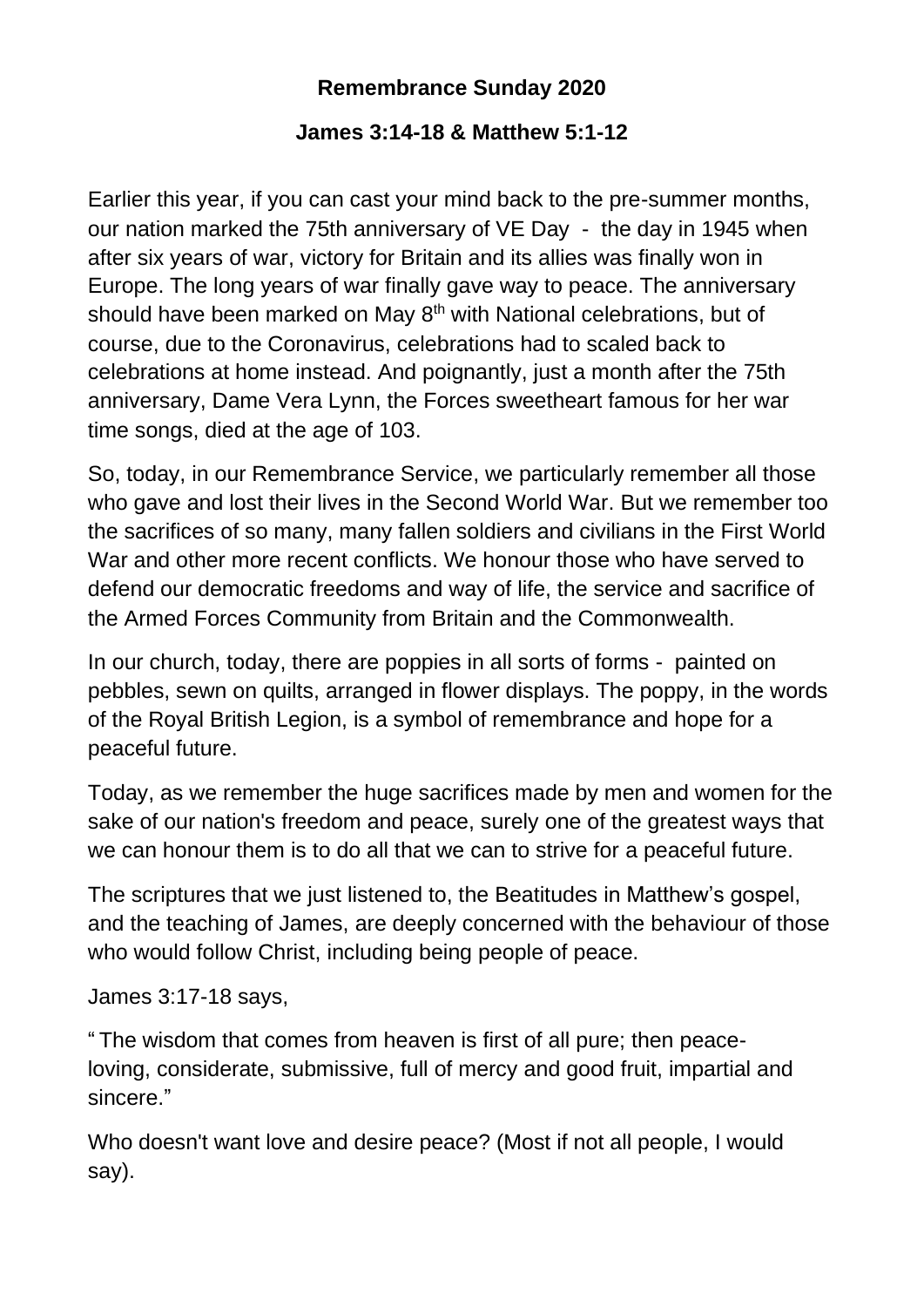It's easy to desire peace. It's more challenging to be a peace-keeper, to help keep the peace. But Jesus and James aren't thinking about liking or even keeping the peace. They're concerned with something much more pro-active - they're looking for peace-makers.

James goes on to say, **"**Peacemakers who sow in peace reap a harvest of righteousness."

And in Matthew 5:9 - Jesus tells us,

"Blessed are the peacemakers, for they will be called children of God.

What is peace? Dictionary definitions of peace describe it as "freedom from disturbance"; tranquillity; a state or period in which there is no war or a war has ended.

But surely, peace is much more than an absence of conflict. Peace is an environment in which everyone can flourish, thrive and grow.

This quality of peace doesn't just happen. It is something that has to be worked for in our relationships with one another, in our neighbourhoods and communities, in our world.

The bible commentator, Alec Motyer, says, "In a world characterised by conflict and rivalry, a keeper of peace is rare, a peace-maker still rarer."

Why should we, in particular, be peace-makers?

Because God himself is the supreme peace-maker. Jesus is the Prince of Peace, and we are the recipients of his peace-making.

Colossians 1:19-20:

**"**For God was pleased to have all his fullness dwell in him, **<sup>20</sup>** and through him to reconcile to himself all things, whether things on earth or things in heaven, by making peace through his blood, shed on the cross."

For Jesus, nothing less than shedding his blood on the cross, was what he needed to do to bring peace in our relationship with God. If we have received such peace and reconciliation through Jesus, then how can we *not* respond by also being peace-makers, people who sow peace in our relationships and groups and communities?

Indeed, the bible calls us to be ministers of reconciliation (2 Corinthians 5:18):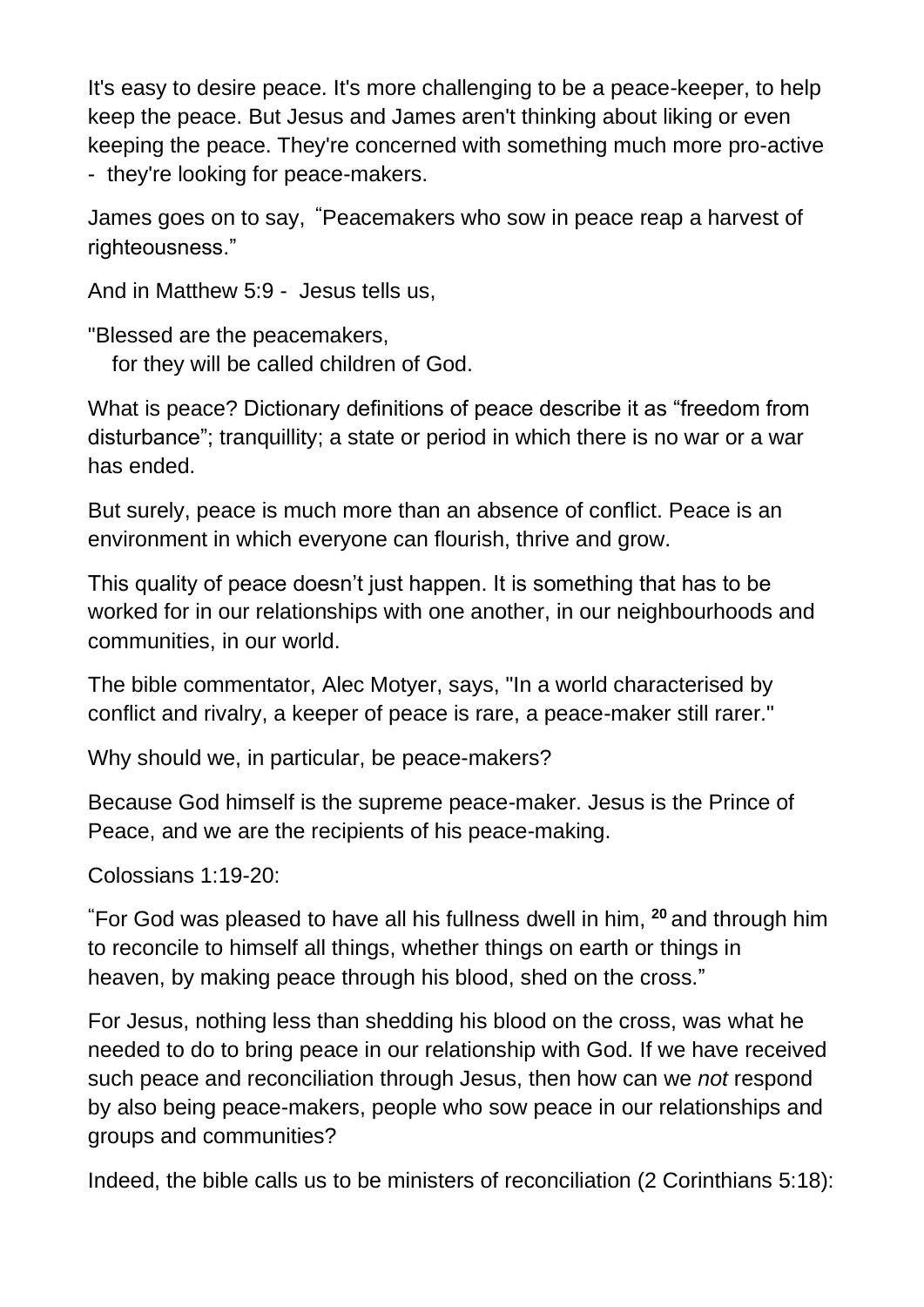**"**All this is from God, who reconciled us to himself through Christ and gave us the ministry of reconciliation".

In his letter, James was writing to the church, to Christians who were clearly not living in peace with one another. He speaks of how envy and selfish ambition lead to disorder and every evil practice. Envy of what others have, self-centred ambition and lust for more, for power, for me to be at the centre, lead to fights and quarrels:

"What causes fights and quarrels among you? Don't they come from your desires that battle within you? **<sup>2</sup>** You desire but do not have, so you kill. You covet but you cannot get what you want, so you quarrel and fight."

In James 3, being a peace-maker sits within a description of attitudes, choices and behaviours that are the complete opposite:

James 3:17-18

**<sup>17</sup>** But the wisdom that comes from heaven is first of all pure; then peaceloving, considerate, submissive, full of mercy and good fruit, impartial and sincere. Peacemakers who sow in peace reap a harvest of righteousness."

All these attitudes that James talks about - being pure, peaceloving, considerate, submissive, full of mercy and good fruit, impartial and sincere, are meaningless on their own. They only have meaning within our relationships with other people. How can you be considerate unless you are being considerate to someone else? How can you be impartial unless there is someone or some group of people who you could show favouritism to instead?

Peace-making is first and foremost rooted in our attitudes and our behaviour in relation to others. And being a peace-maker requires work, action, and will, at times, involve sacrifice and pain on our part.

Today, as we think about being peace-makers, what does it mean for you and me in our relationships with others? Are there relationships in which you need to making peace in? Which are the relationships in which you need to be sowing harmony? Are there groups of people who you may not know personally, but who you are aware that you might have a tendency to be suspicious of or envious towards or prejudiced against? You're aware, perhaps that there are seeds in your heart with the potential to grow into behaviour and actions that are the opposite of peace-making. Are there ways in which you might be a peace-maker in the local community or perhaps more